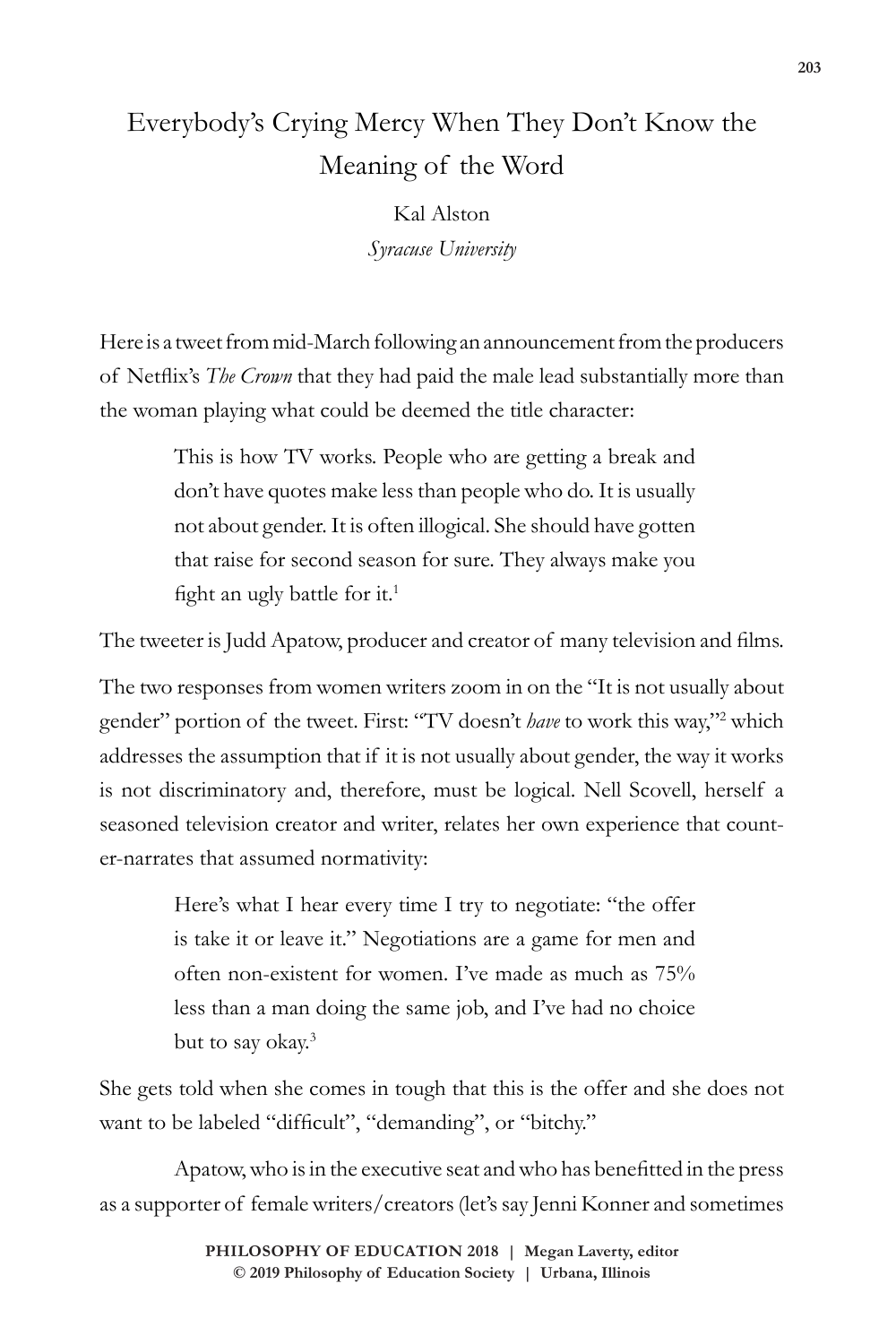problematically Lena Dunham), makes an epistemic claim about "how television works" and indirectly that we all know (equally) that salary decisions aren't usually about gender. Scovell's correction is to the second part, the part that includes her in a group of knowers that she disclaims. Her knowledge comes from being in the seats where claims of worthiness are routinely denied, where she is told to her face that she is fungible, and where she hears these conversations (the same ones he is in) with different effect.

To return to Applebaum's university setting, I agree with her that the idea of epistemic in/justice is helpful in this context. However, rather than focus on the microagressions themselves, I want to look at the effects of the repetitive epistemic discounting that comes from microagressions, aggression-aggressions, and the downright bullshit of hegemony and privilege. Much of the whinging about snowflakes, coddling, etc. is simple projection, and another dollop of it is a not-altogether-irrational reaction to feeling accused of a crime in one's very being (that gets followed up by a high level of defensiveness).

I think for those who want to address these effects of cutting off acknowledgement, there are a few things to keep in mind. For one, nothing is new. There have always been conflicts, many of them quite public and fractious, on college campuses. Second, in large part because of the internet and social media, colleges, like most other "old" (or should I say, "established"?) institutions, are prone to *react* rather than act before there is an actual crisis. And I know that many places have crisis management teams, but frankly most of them operate like a phone tree—who gets notified when and who is responsible for this or that move works way better in a storm or truly unpredictable event. It is my view that much of the student protest or conflict about speakers should not come as such a surprise to campus leaders in the ways it seems to in many circumstances.

I was in middle school when Kent State happened on May 4, 1970. The kids in the famous pictures looked like the teenagers I knew and admired. Family friends had a son involved in the takeover of Straight Hall at Cornell the year before. I probably romanticized those struggles; by the time I went to college, U.S. involvement in Vietnam was over, Nixon was out, and every elite school had a Black house. The courts had ruled that students had the right to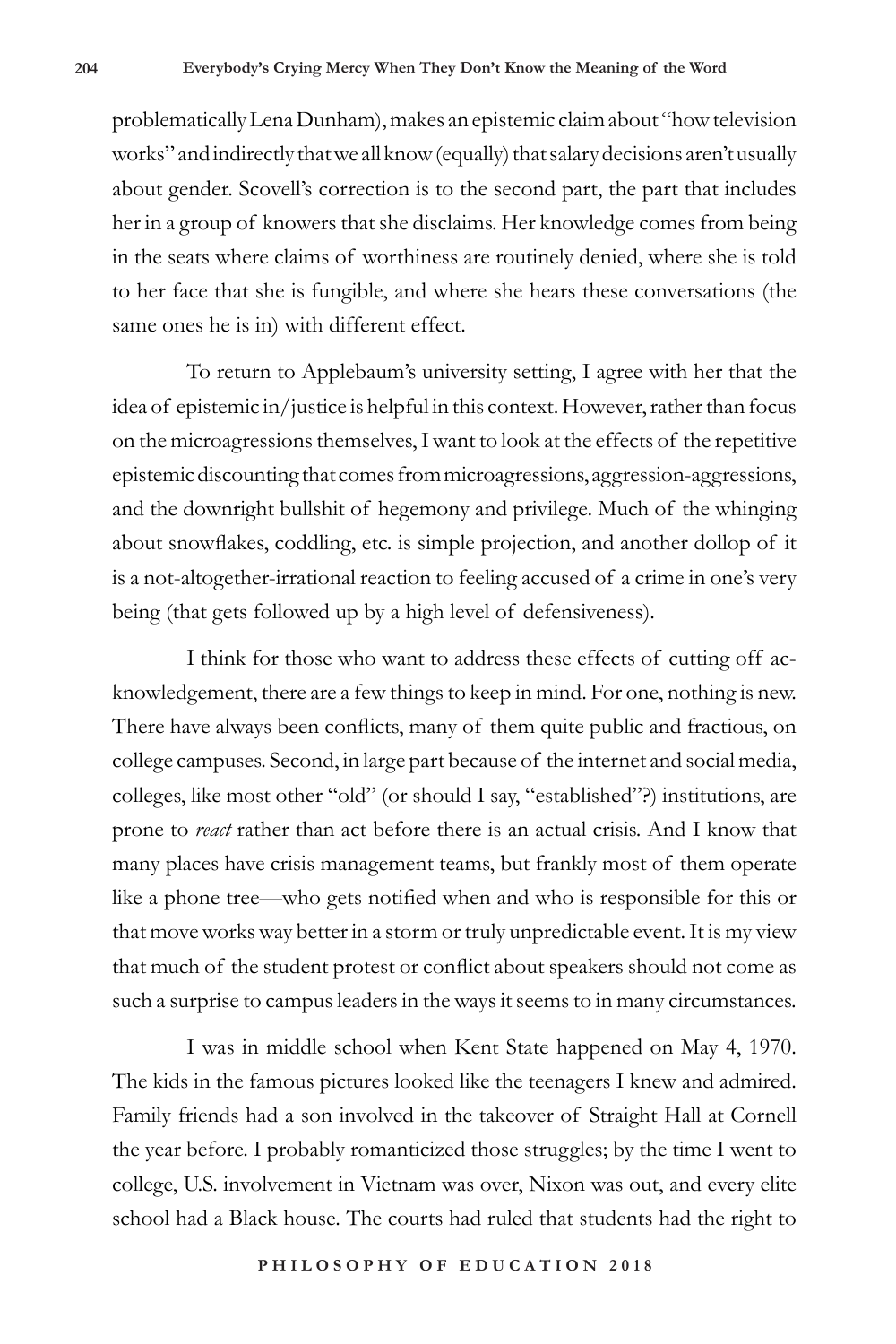wear black armbands to protest the War and that school newspapers had certain rights to publish controversial opinions.

I was in one of the first classes of women at Dartmouth, and during the spring party weekend, some frat lads dazzled the crowd with their rendition of "Our Co-hogs"4 (to the tune of "This Old Man"), and many of us —grizzled veterans of rating cards flashed in the dining hall or having our doors burned, buzz sawed, or kicked in—we booed and got on with life, advocated for equal access in admission while wearing t-shirts proclaiming Pyrofeminism with the acronym "BTMFD" (Burn the Mother F\*ckers Down), and formed women-centric or gay/straight artist collectives. My point being that we missed the marching, but we had to confront the struggles nevertheless.

So I know that I have to press my empathy buttons anytime my instinctual reaction to students is "suck it up, buttercup." I recognize that many of the problems look the same: autonomy, the ability to make decisions and advocate for oneself, calling out the powerful for not living up to the ideals they used to recruit, getting away from home and working through the maturational process among your peers and a few just-interested-enough adults. But, context is everything.

I say this with absolutely no nostalgia; I am not one of those who believe that college students (or high school students or 5 year olds) "used" to be awesome but now are the worst. College students who are digital natives have a very different set of tools for their world, and that digital world moves fast and ruthlessly. Social media mimes community, but sets the conditions for anonymous rebuke, bullying, targeting, mob rule, and extreme social sanctions, like doxxing. Twitter encourages the sharpening of wit and the quick riposte rather than careful analysis and considered response. (I know, I am an "old"). Misdirected texts or tweets can lead to social group annihilation; retweeting someone else's opinion without thinking can lead to loss of jobs or allies. Or it can lead to a campus racial explosion.

Partially, I am saying that I do not know whether the technology *causes* the communication lapses and the difficulty with making a prolonged prose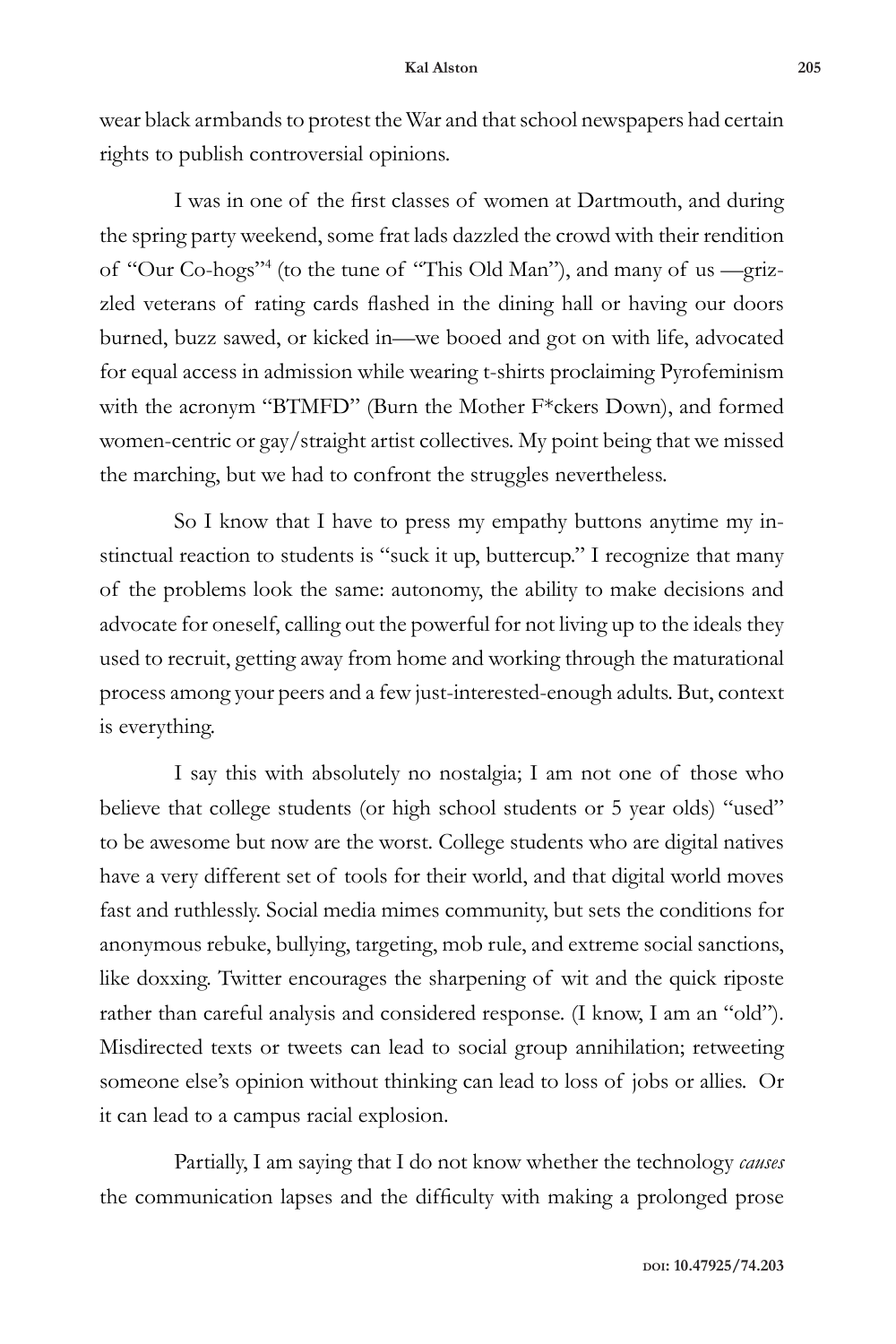argument or whether the technology has just propped up the proclivities already being born. And those modes of connectivity, whether gaming or Twitter or the comment section on [Name Any Topic].blogspot.com, allow one to create an avatar that for some people gives them the courage to go beyond being rude to being cruel and to harassing, even when one is not sure who is on the other end of the jab (or knowing who *is* there without having to own up to your own self, as in the case of celebrities or public figures or journalists or authors).

No matter what kind of institution one is leading, I believe that it is imperative to create ethically guided principles in advance to help institutions get out of the brambles.

- 1. Ignore everyone (including the Attorney General) who insists that students are pampered children with "fragile egos" or that something called "identity politics" is ruining your campus.
- 2. Carefully analyze everything you (institutionally) say about welcoming diversity and wanting inclusion, etc.
- 3. Develop campus dialogues about what students think these statements mean, as well as what faculty and staff think.
- 4. Develop language and venues to unpack concepts like "safe spaces." Sometimes it is a real ask for immediate assistance from trauma sufferers. Sometimes it is an ask for multiple spaces to be in community with people who will not ask you to speak for all Muslims or all Lesbians or all Asians. And it may be that some students are asking not to be offended.

I think that some folks want to act as though that last case is the only possibility. And I think they make a straw man, as the dean at my graduate alma mater, University of Chicago, did by producing his famous/infamous letter<sup>5</sup> instructing that there be no intellectual safe spaces on campus, no trigger warnings, etc.

In theory, I agree that universities have no intellectual mission if it is not mining ideas—disrupting accepted theory or philosophical argument or replacing well-worn histories with new data and artifacts and understanding. Not only scholars on the faculty, but also our students ought to be able to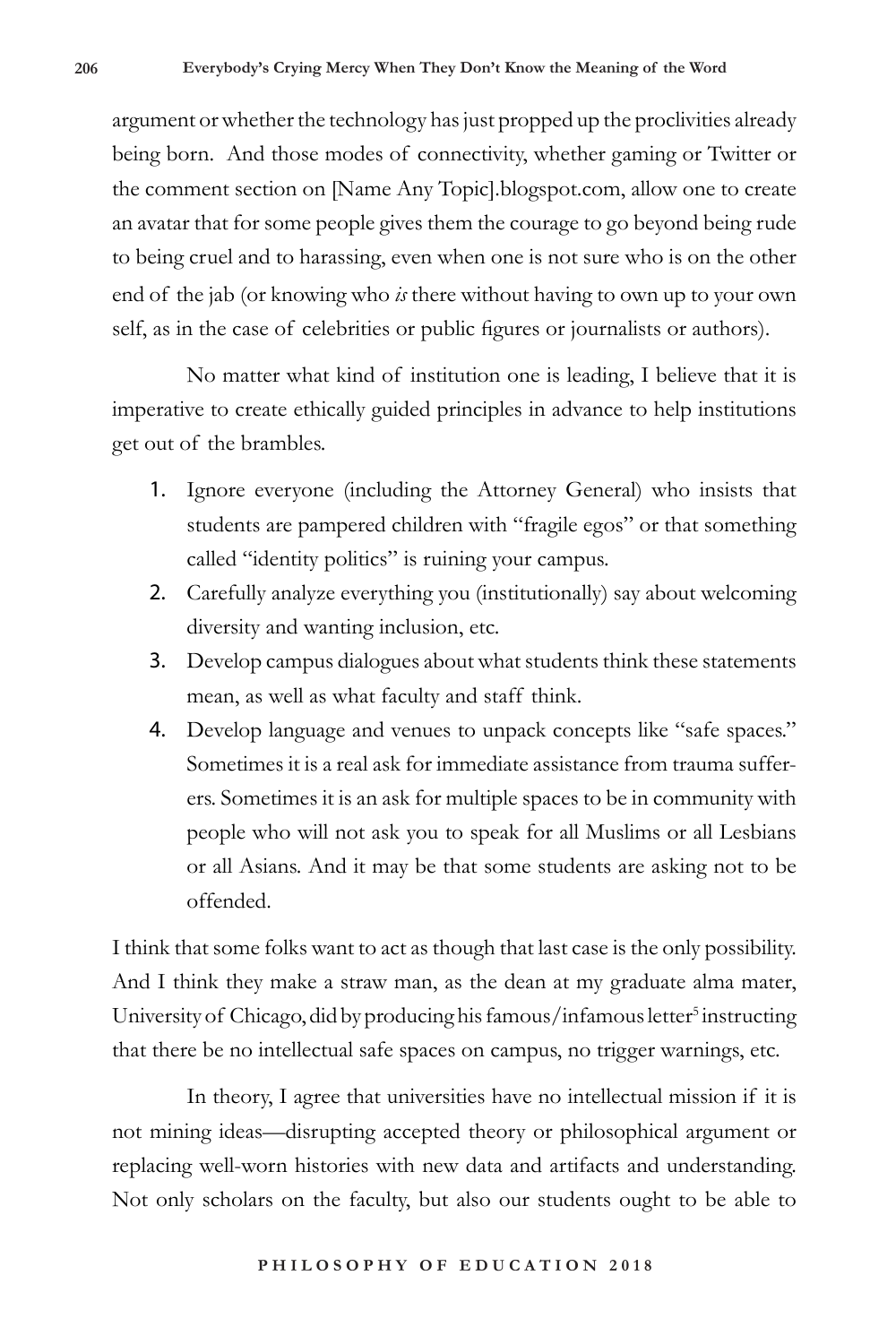engage with us and with each other in the rough and tumble of IDEAS that often leads to insights or new translations or new artwork or new discoveries. Otherwise there is no reason to leave home.

But that is not all that there is in the classroom or the lab or the studio.

 There are the ideas and questions and assumptions that have not been questioned or are considered immune to challenge. There are other people who assume because of brown or black skin color one can be admitted solely because of "affirmative action." (I also just now discovered on the interwebs that quite a few people believe affirmative action also gives *free college tuition* to Black and Latinx people!) There are faculty who think that the same class presentation from 1970— when most of the students were white males from the same geographic region— can suffice for a class that is diverse on almost every possible dimension. Then they are shocked when certain students will not participate in class discussions. As someone who has been teaching in the college classroom for almost 30 years, I do not think that classrooms can be "safe spaces" *from the ideas that animate the course*. I think that "safe" connotes something less sharp than students' actual demand: *that we reexamine and reorganize if necessary the spaces of instruction to remove the atmosphere of an endurance test* for some students while other students bask in the comfort of privilege of knowing that their speech is always already protected. This goes beyond race or ethnicity, although on my particular campus the Black students have been vocal about what has been for them the classroom equivalent of "driving or walking while Black." Students and their teachers should be open to being shaken by ideas, but not by behavior (which may include speech) that obstructs the very possibility of learning, in part because it delegitimizes one as a learner and a knower.

"Everybody's Cryin' Mercy" Mose Allison  $(1973)^6$ 

I don't believe the things I'm seein' I've been wonderin' 'bout some things I've heard Everybody's crying mercy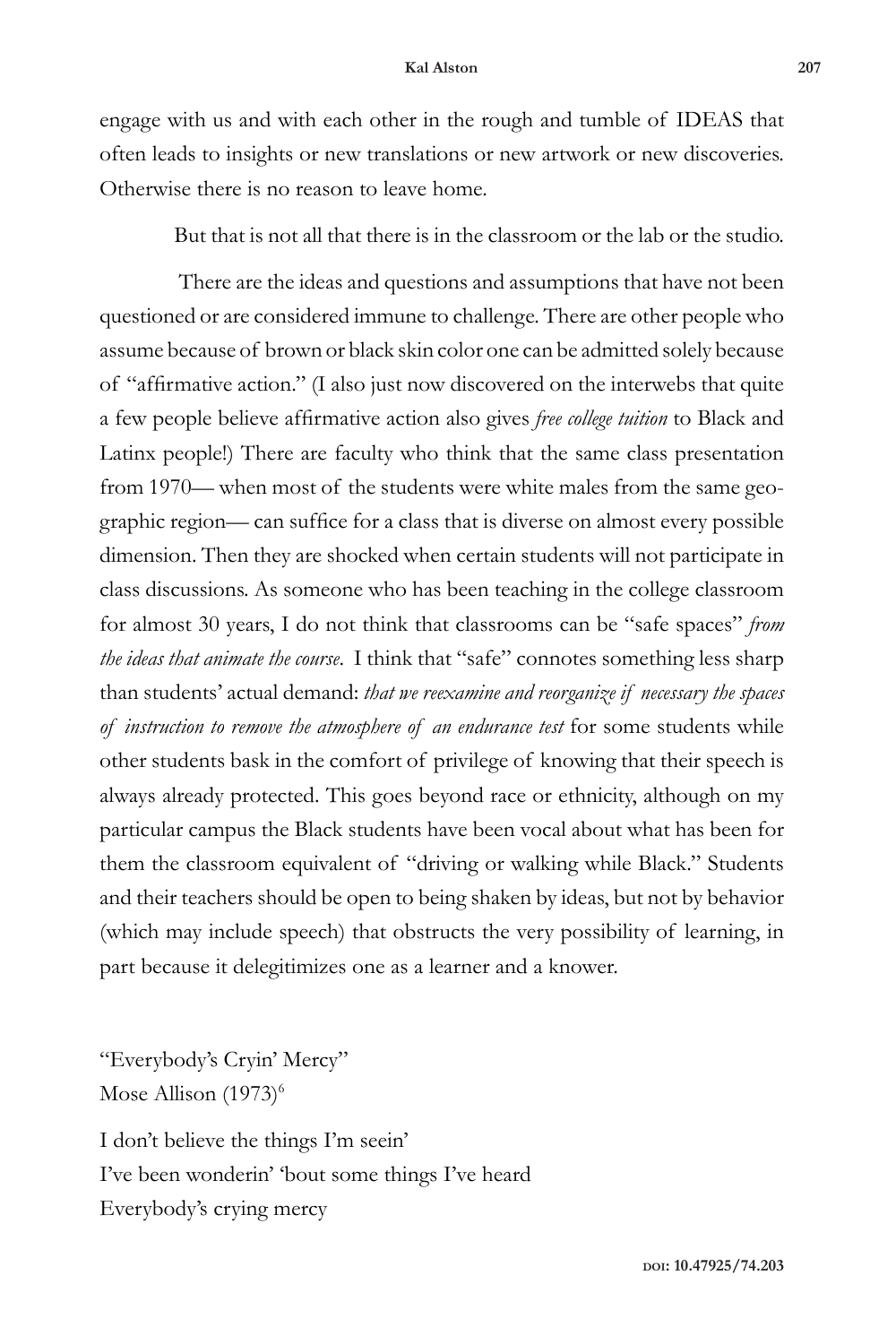When they don't know the meaning of the word

A bad enough situation Is sure enough getting worse Everybody's crying justice Just as soon as there's business first

Toe to toe, touch and go Give a cheer and get your own souvenir

Well you know the people running round in circles Don't know what they're headed for Everybody's crying peace on earth Just as soon as we win this war

Straight ahead, gotta knock 'em dead So pack your kit, choose your own hypocrite

You don't have to go to off-broadway To see something plain absurd Everybody's crying mercy When they don't know the meaning of the word

Nobody knows the meaning of the word

 $4 Co-hogs = Co-eds$ 

<sup>1</sup> Judd Apatow, Twitter post, March 13, 2018, 9:58p.m, https://twitter.com/JuddApatow.

<sup>2</sup> From "Emma Stone's Fashion Moves," *Show Your Work Podcast,* March 19, 2018, https://podcasts.apple.com/lu/podcast/emma-stones-fashion-moves/ id1183089072?i=1000406879617.

<sup>3</sup> Nell Scovell, Twitter post, March 14, 2018, 5:55a.m., https://twitter.com/NellSco.; quoted in *Show Your Work Podcast*, March 19, 2018.

<sup>5</sup> Scott Jaschik, "The Chicago Letter and Its Aftermath," *Inside Higher Education*